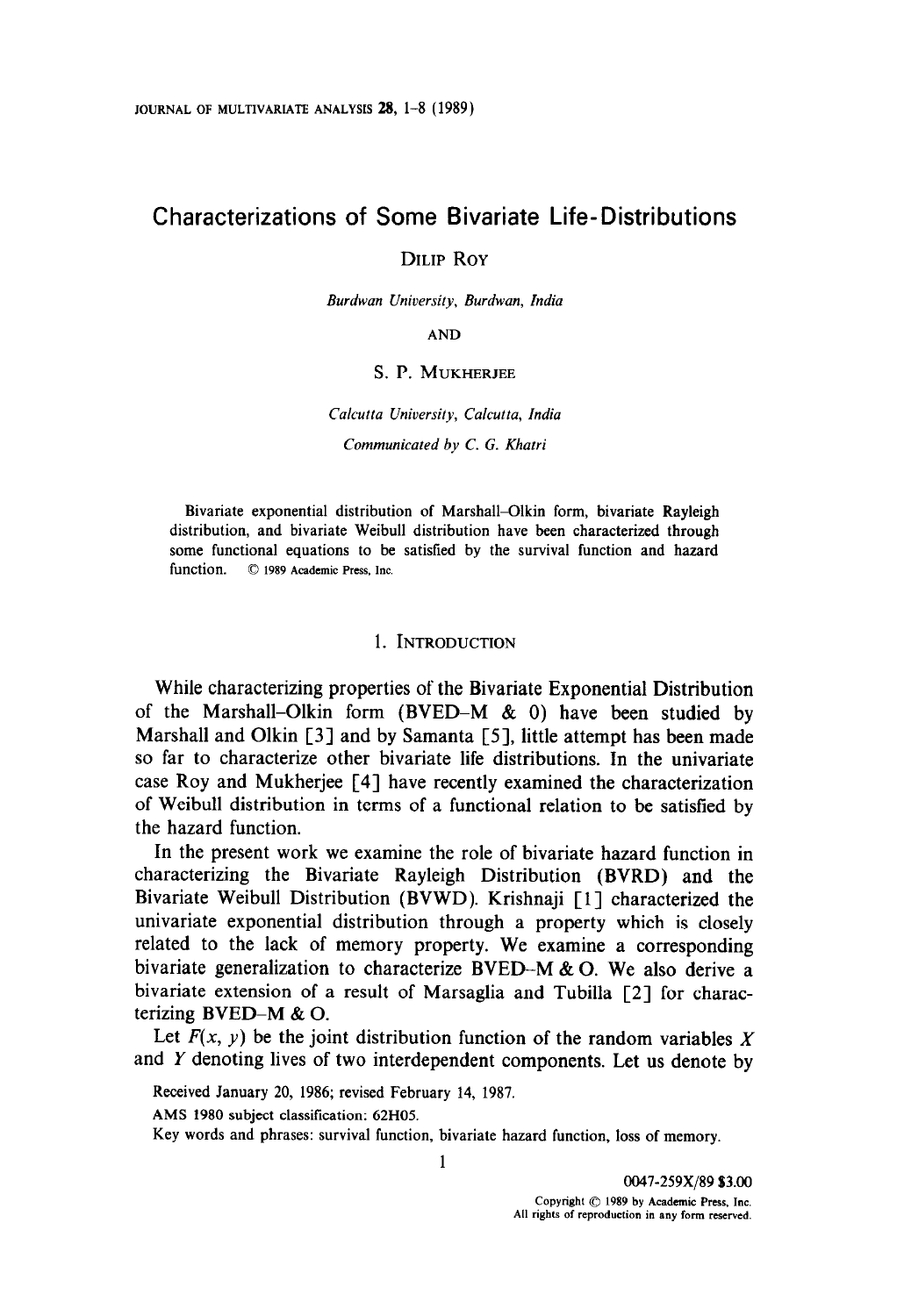$S(x, y)$  and  $R(x, y)$  the corresponding survival function and hazard function and let  $S(0, 0) = 1$ . Obviously  $R(x, y) = -\log S(x, y)$  and  $S(x, y) = 1 - F_x(x) - F_y(y) + F(x, y)$ , where  $F_x(\cdot)$  and  $F_y(\cdot)$  are the marginal cdf of  $X$  and  $Y$ .

# 2. BVED-CHARACTERIZATION

According to Marshall and Olkin,  $(X, Y)$  follows BVED-M&O if and only if

- (i)  $S(x+t, y+t) = S(t, t) S(x, y) \forall (x, y, t) \ge 0$  and
- (ii)  $F_v(\cdot)$  and  $F_v(\cdot)$  are univariate exponential cdf's.

This is the generalization of the famous loss of memory property. Our results regarding BVED-M  $\&$  O are stated in the following theorems which basically provide conditions equivalent to (i).

**THEOREM** 2.1.  $(X, Y)$  follows BVED-M&O if and only if

(i)  $S(x + t, y + t) = S(t, t) S(x, y) \forall (x, y) \ge 0$  for two non-negative points t, and t<sub>2</sub> of t such that  $t_1/t_2$  is irrational,

(ii)  $F_Y(\cdot)$  and  $F_Y(\cdot)$  are univariate exponential cdf's.

*Proof.* Let T be the set of all non-negative points of t satisfying (i). Then  $t=0$  is in T and further T is closed under addition and ordered subtraction in a sense that if  $r \in T$  and  $s \in T$  because of

(a) 
$$
S(x+r+s, y+r+s) = S(s, s) S(x+r, y+r)
$$
  
=  $S(s, s) S(r, r) S(x, y)$   
=  $S(r+s, r+s) S(x, y)$ ,

i.e.,  $r + s \in T$ , and because of

(b) 
$$
S(x+r-s, y+r-s) = S(x+r, y+r)/S(s, s)
$$
  
=  $S(x, y) S(r, r)/S(s, s)$   
=  $S(x, y) S(r-s, r-s)$ ,

i.e.,  $r-s \in T$  for  $r > s$  and  $S(s, s) \neq 0$ .  $n, r-s \in I$  for  $r > s$  and  $S(s, s) \neq 0$ .

Now, observing that T contains the points  $\sigma$  and  $t_1$  and  $t_2$  where  $t_1/t_2$ irrational, we conclude that T is dense in  $[0, \infty)$ . The rest of the proof follows from that of Marshall and Olkin's result. Q.E.D.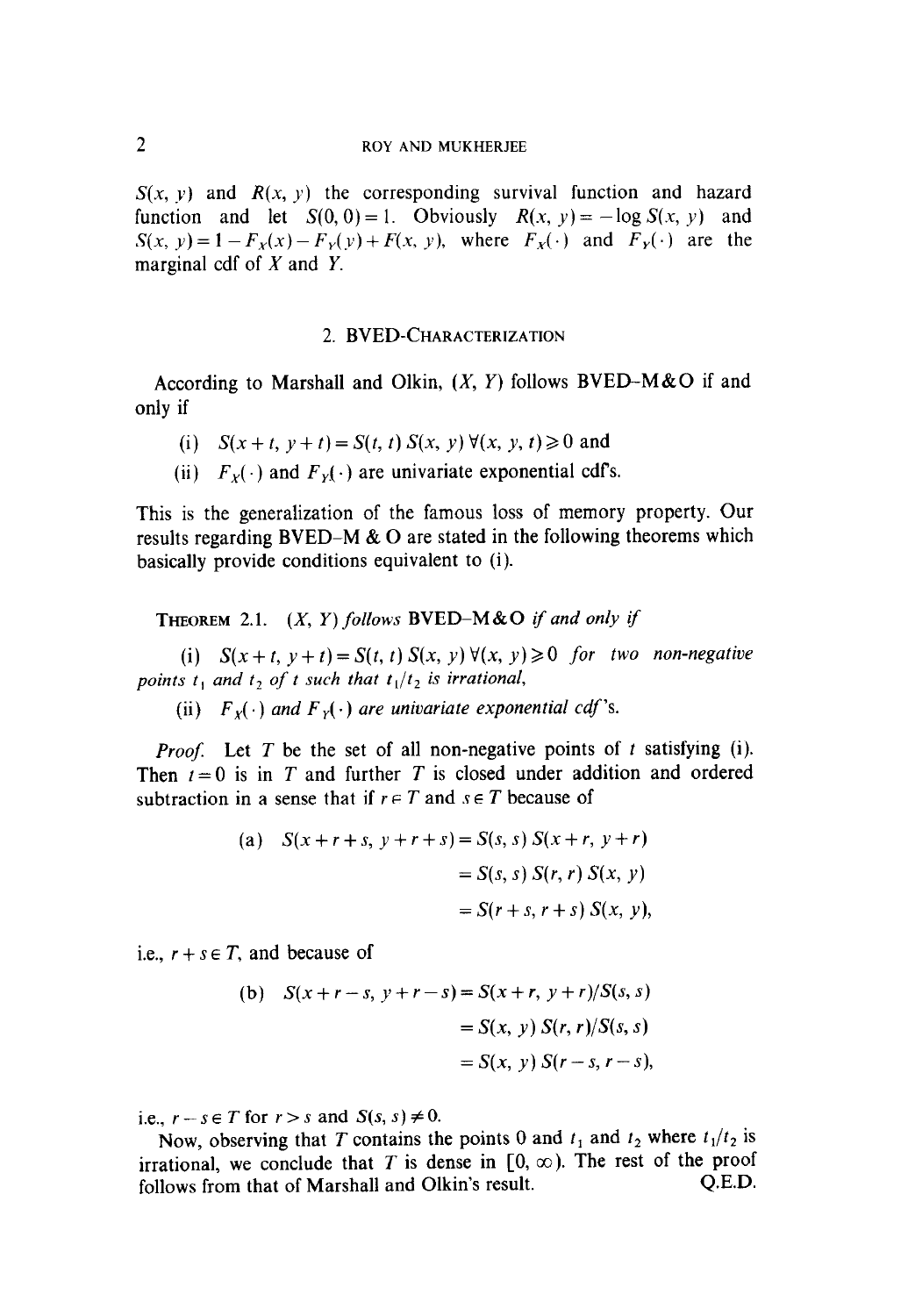THEOREM 2.2. If X, Y, and Z are non-negative random variables and Z is independent of  $(X, Y)$ , such that  $P(X - Z > x_1, Y - Z > y_1) > 0$  for some  $(x_1, y_1)$ , then  $(X, Y)$  follows BVED-M & O if and only if

(i)  $P(X-Z>x+t, Y-Z>y+t) = P(X-Z>t, Y-Z>t) P(X>x, Y-z>x,t)$  $Y > y$ )  $\forall (x, y) > 0$ ,  $t = 0$ , and two non-negative points  $t_1, t_2$  of t such that  $t_1/t_2$  is irrational, and

(ii)  $F_x(\cdot)$  and  $F_y(\cdot)$  are univariate exponential cdf's.

*Proof.* (Only if part) Writing  $W(x, y) = P(X - Z > x, Y - Z > y)$  we observe from (i)

$$
W(x+t, y+t) = W(t, t) S(x, y) \qquad \forall (x, y) \ge 0
$$

for  $t = 0$ ,  $t_1$ ,  $t_2$ . This implies that

$$
W(x, y) = W(0, 0) S(x, y)
$$

and hence

$$
S(x+t, y+t) = S(t, t) S(x, y) \qquad \forall (x, y) \ge 0
$$

and for  $t = 0, t_1, t_2$ . This together with (ii) implies that  $(X, Y)$  follows BVED-M & 0 because of Theorem 2.1.

The converse is immediate from the fact that

$$
W(x+t, y+t) = \int_0^{\infty} S(x+t+z, y+t+z) dF_z(z)
$$
  
=  $S(x, y) \int_0^{\infty} S(t+z, t+z) dF_z(z)$   
=  $S(x, y) W(t, t)$ 

because of independence of Z. C. Q.E.D.

It may be noted from above that independence of  $Z$  is redundant for  $Z$  is redundant for  $Z$  is redundant for  $Z$  $\mu$  inay be noted from above that independence of  $\boldsymbol{\Sigma}$  is redundant for proving the only if part of the theorem. But for the if part of the proof this condition of independence cannot be relaxed as can be observed from the following counterexample.

EXAMPLE. Let  $S(x, y) = \exp(-x - y)$ , a special case of BVED-M & O. and  $Z = X/2$ . Then  $W(x, y)$  works out as  $2/3 \exp(-3x - y)$  for which  $W(x + t, y + 1) \neq W(t, t) S(x, y)$ .

PROPERTY A. A non-negative random variable  $Z$  is said to follow Property A if for each interval  $I \subset [0, \infty)$  with positive Lebesgue measure,  $P(Z \in I) > 0.$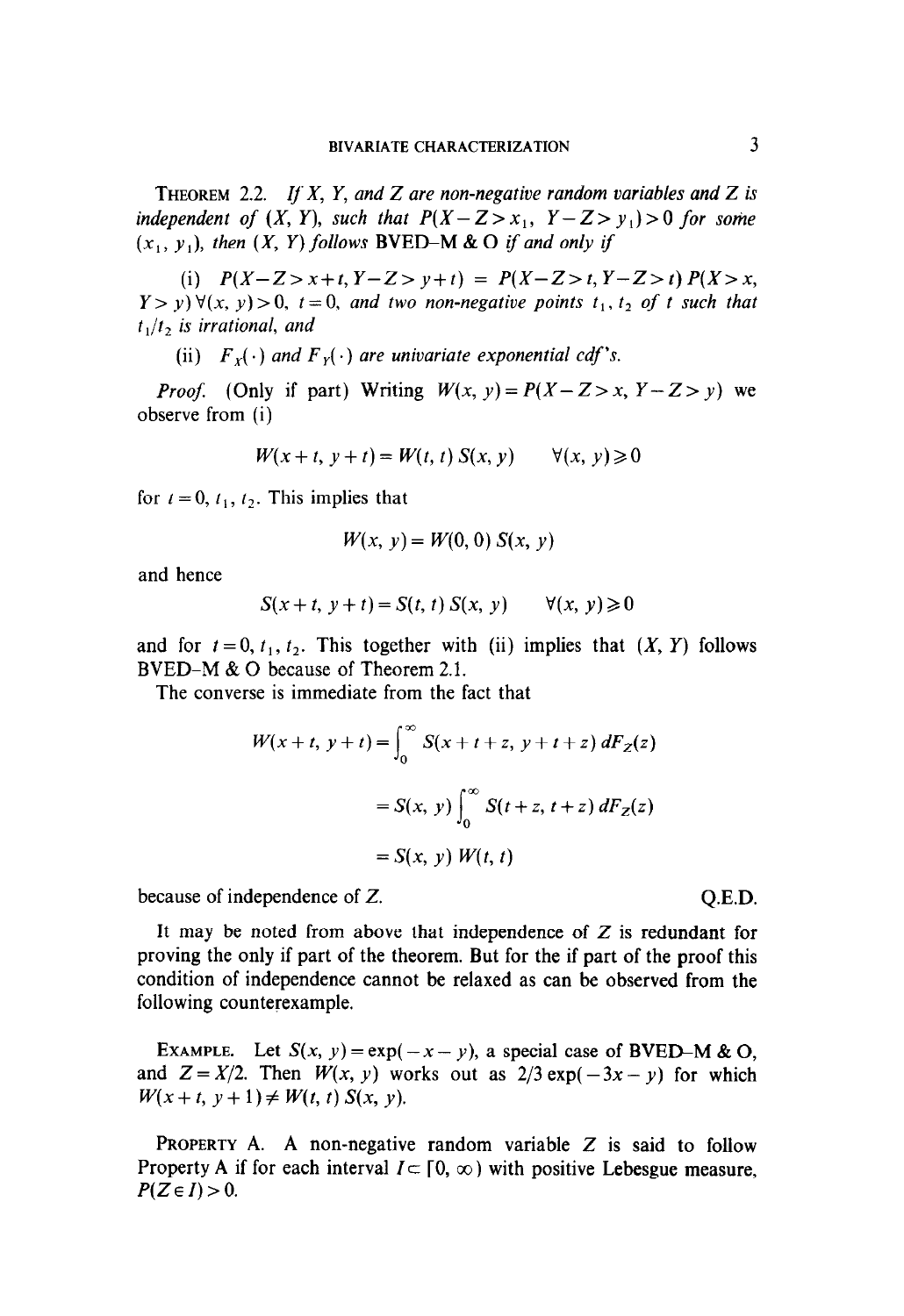THEOREM 2.3. Assume that

(i)  $(X, Y)$  is a non-negative bivariate random variable with  $S(x, y)$ continuous on  $0 \le x < \infty$ ,  $0 \le y < \infty$  and either  $(X, Y)$  is Bivariate New Better than Used (NBU) or Bivariate New Worse than Used (NWU) in the weak sense,

(ii)  $(U, V)$  and W are independent random variables distributed independently of  $(X, Y)$  with each of U, V, and W satisfying Property A, and (iii)  $X$  and  $Y$  have marginal exponential cdf's.

Then,  $(X, Y)$  follows BVED-M & O if and only if

$$
P(X > U + W, Y > V + W) = P(X > U, Y > V) P(X > W, Y > W).
$$
 (2.1)

Proof: (If part) Let (2.1) be true. Then writing

$$
D(x, y, t) = S(x + t, y + t) - S(t, t) S(x, y)
$$
 (2.2)

we have from the property of NBU for  $(X, Y)$ ,  $D(x, y, t) \ge 0$  for all  $(x, y, t) \ge 0$ . Let  $D(x_0, y_0, t_0) > 0$  for some  $(x_0, y_0, t_0)$ . Because of continuity of  $D(\cdot)$  there exists a neighbourhood N of  $(x_0, y_0, t_0)$  such that sides are of positive Lebesgue measure and  $D(\cdot) > 0$  in N.

Writing

$$
P(X > U + W, Y > V + W) - P(X > U, Y > V) P(X > W, Y > W)
$$
  
=  $\int_0^{\infty} \int_0^{\infty} \int_0^{\infty} \{S(u + w, v + w) - S(u, v) S(w, w)\} dG(u, v) dH(w)$   
=  $\int_0^{\infty} \int_0^{\infty} \int_0^{\infty} D(u, v, w) dG(u, v) dH(w),$  (2.3)

where  $G(u, v)$  is the cdf of  $(U, V)$  and  $H(w)$  is the cdf of W, we get from Property A that (2.3) is greater than zero, which is in contradiction with Property A that  $(z,3)$  is greater than zero, which is in contradiction with  $B(X, Y) = 0$  for the proof for the case (X, Y) is not the case of the similar similar similar similar.  $D-M \propto U$ . The proof for the case  $(A, I)$  is two will be similar.

(Only a part) The result follows from the fact that  $(2.5)$  equated to

 $T$  Theorem 2.4. Under the setup as in Theorem 2.3, (X, Y) follows  $T$  $HECREM$  2.4.  $Under$  ine

$$
P(X > U + W + x + t, Y > V + W + y + t)
$$

$$
= P(X > W + t, Y > W + t) P(X > U + x, Y > V + y)
$$

for all  $(x, y, t) \ge 0$ .

Proof is similar to that of Theorem 2.3.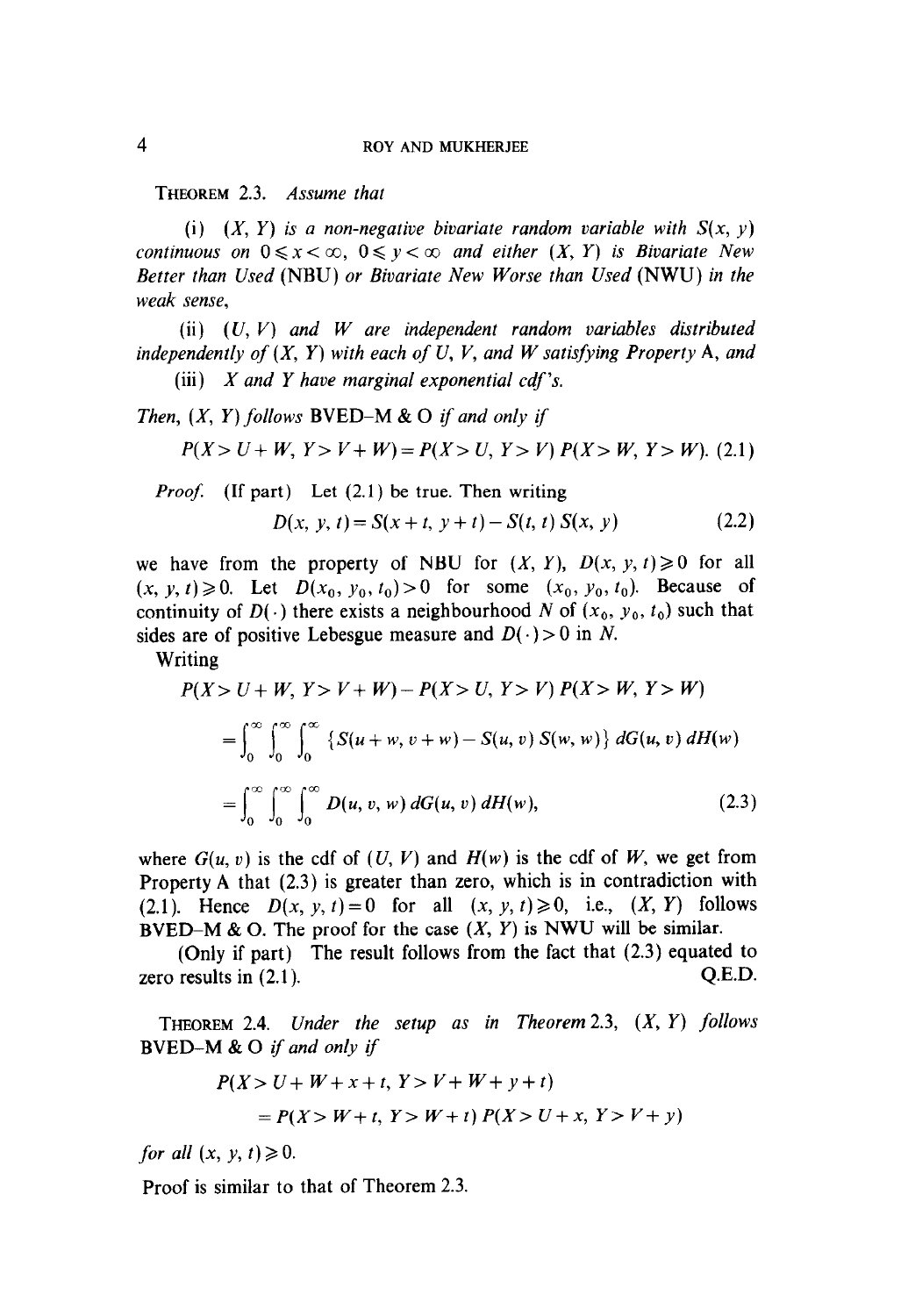### 3. BVRD-CHARACTERIZATION

A vector variable  $(X, Y)$  is said to follow BVRD  $(\delta_1, \delta_2, \delta_3)$  if the survival function is given by

$$
S(x, y) = \exp(-\delta_1 x^2 - \delta_2 y^2 - \delta_3 \max(x^2, y^2))
$$
 (3.1)

for  $(\delta_1, \delta_2, \delta_3)$  > 0.

It is easy to examine that marginally  $X$  follows Rayleigh distribution with scale parameter  $(\delta_1 + \delta_3)$  and Y follows Rayleigh distribution with scale parameter  $(\delta_2 + \delta_3)$ . We shall state a characterizing property of the univariate Rayleigh distribution which, in fact, follows as a special case of a subsequent characterization of BVRD.

**THEOREM** 3.1. For a nondegenerate non-negative random variable  $X$  with hazard function  $R(x)$ ,

(i)  $R(x+c) = R(x) + R(c) + 2R(\sqrt{cx}) \forall (x, c) \ge 0$  and

(ii)  $\lim_{x\to 0} x^{-2}R(x) = \delta$  if and only if X follows univariate Rayleigh distribution with scale parameter  $\delta$ .

*Proof.* Notice that for any finite  $x$ ,

$$
\lim_{c \to 0} \frac{R(x+c) - R(c)}{c} = \lim_{c \to 0} c \frac{R(c)}{c^2} + 2 \lim_{c \to 0} \frac{R(\sqrt{cx})}{c}
$$

$$
= 2x \lim_{y \to 0} \frac{R(y)}{y^2} = 2x \delta.
$$

Hence  $R'(x) = 2x\delta$  and this gives  $R(x) = \delta x^2$  because  $R(0) = 0$ . Q.E.D.

It may be noted that condition (ii) of the above theorem can be replaced by continuity of  $R(x)$  to arrive at a similar characterizing property.

THEOREM 3.2. For non-degenerate non-negative random variable  $(X, Y)$ with hazard function  $R(x, y)$ ,

(i)  $R(x+c, y+c) = R(x, y) + R(c, c) + 2R(\sqrt{cx}, \sqrt{cy})$  for all  $(x, y, c) > 0$ ,

(ii)  $\lim_{x \to 0} x^{-2}R(x, x) = \delta$ , and

(iii) marginally  $X$  and  $Y$  follow Rayleigh distributions if and only if  $(X, Y)$  follows BVRD.

Proof: (Only if part) Let

$$
R(x + c, y + c) = R(x, y) + R(c, c) + 2R(\sqrt{cx}, \sqrt{cy})
$$
 (3.2)

for all  $(x, y, c) > 0$ .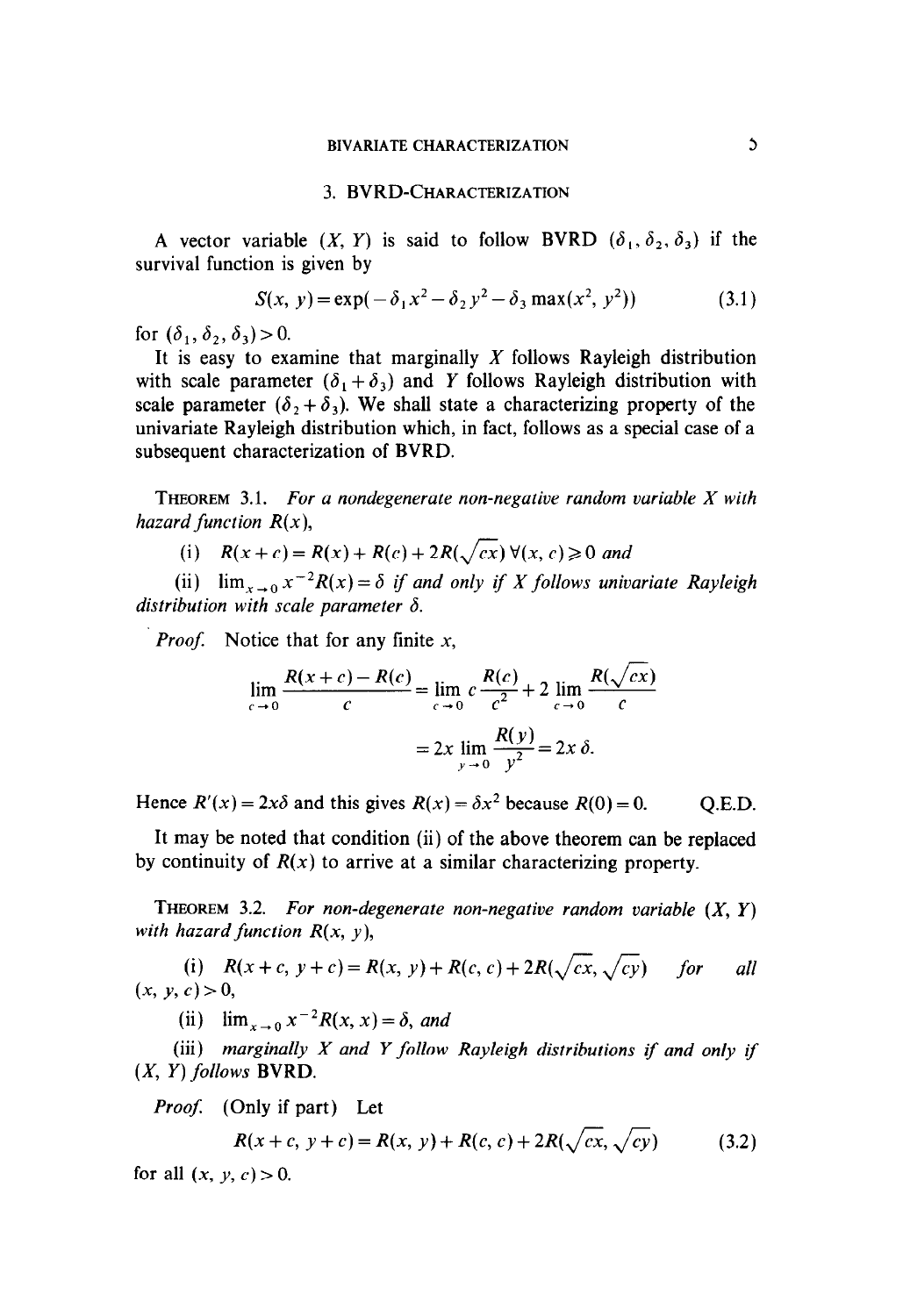Notice that if  $y = x$  in (3.2) and  $f(x) = R(x, x)$ , then

$$
f(x+c) = f(x) + f(c) + 2f(\sqrt{cx})
$$

and with condition (ii), Theorem 3.1 gives

$$
R(x, x) = x^2 \delta. \tag{3.3}
$$

Using  $(3.3)$  in  $(3.2)$  we get

$$
R(x + c, y + c) = R(x, y) + \delta c^2 + 2R(\sqrt{cx}, \sqrt{cy}).
$$
 (3.4)

Because of (iii) let  $R(x, 0) = ax^2$  and  $R(0, y) = by^2$ . Hence for a choice of  $c=v, y=0, x+c=u$ , such that  $u>v$ , in (3.4) we have

$$
R(u, v) = au^2 + (\delta - a) v^2, \qquad u > v. \tag{3.5}
$$

Similarly for a choice of  $c = u$ ,  $x = 0$ ,  $y + c = v$ , such that  $v > u$ , in (3.4) we have

$$
R(u, v) = (\delta - b) u^2 + bv^2, \qquad v > u. \tag{3.6}
$$

Thus combining  $(3.5)$  and  $(3.6)$ 

$$
R(u, v) = (\delta - b) u^{2} + (\delta - a) v^{2} + (a + b - \delta) \max(u^{2}, v^{2}).
$$

Observing that  $\delta = R(1, 1)$ ,  $a = R(1, 0)$ , and  $b = R(0, 1)$  it is easy to verify that  $\delta - a > 0$ ,  $\delta - b > 0$ . Further consideration of the distribution of Max(X, Y) implies that  $a + b - \delta > 0$ . Hence  $(X, Y)$  follows BVRD as in (3.1) with  $\delta_1 = \delta - b$ ,  $\delta_2 = \delta - a$ , and  $\delta_3 = a + b - \delta$ .

(If part) Let  $(X, Y)$  follows BVRD given by  $S(x, y)$  as given (3.1). Then (iii) is immediate and (i) follows after some algebraic manipulation. Also (ii) is true for  $\delta = \delta_1 + \delta_2 + \delta_3$ . Q.E.D.

## 4. BVWD-CHARACTERIZATION

A vector variable  $(X, Y)$  will be said to follow BVW distribution with parameters  $\delta$  and  $\alpha$  (abbreviated as BVWD ( $\delta$ ,  $\alpha$ ),  $\delta = (\delta_1, \delta_2, \delta_3)'$ ) if the survival function is of the form

$$
S(x, y) = \exp(-\delta_1 x^{\alpha} - \delta_2 y^{\alpha} - \delta_3 \max(x^{\alpha}, y^{\alpha})).
$$
 (4.1)

In particular if  $\alpha = 2$  we get the corresponding BVRD( $\delta_1$ ,  $\delta_2$ ,  $\delta_3$ ) and if  $\alpha = 1$  we get the corresponding BVED  $(\delta_1, \delta_2, \delta_3)$  of Marshall-Olkin type.

First we observe that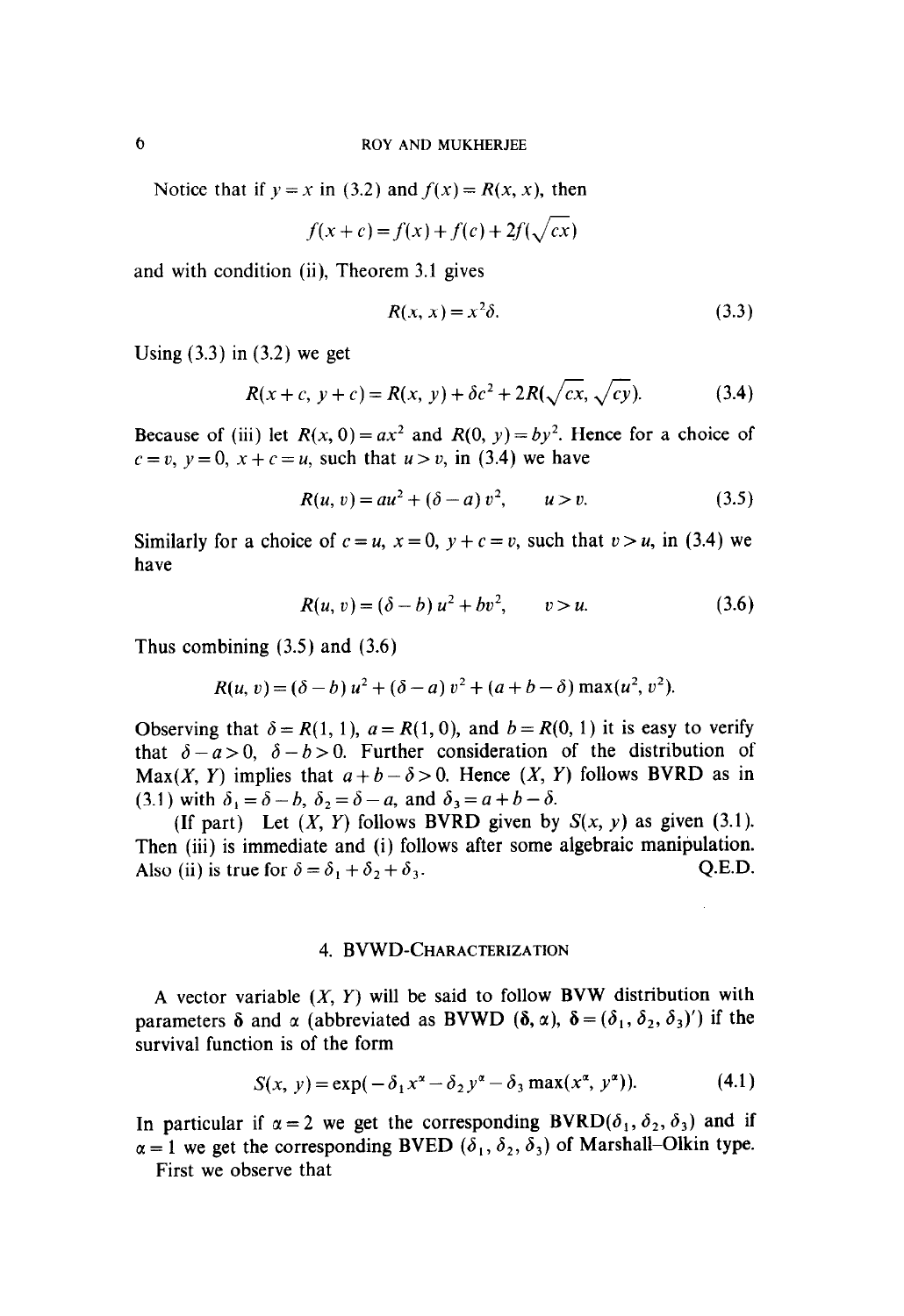**THEOREM 4.1.**  $(X, Y)$  follows **BVWD**  $(\delta, \alpha)$  if and only if  $(X^{\alpha}, Y^{\alpha})$ follows BVED  $(\delta)$  of Marshall–Olkin type.

Next we generalize a univariate characterizing property of the Weibull distribution given by

$$
R(cx) R(1) = R(x) R(c) \qquad \forall x > 0
$$

and two non-negative points  $c_1$  and  $c_2$  of c, such that  $(\log c_1)/(\log c_2)$  is irrational as in Roy and Mukherjee [4].

THEOREM 4.2. For non-degenerate non-negative random variable  $(X, Y)$ ,

(i)  $R(cx, cy) R(1, 1) = R(x, y) R(c, c) \quad \forall (x, y) > 0$  for two nonnegative points  $c_1$  and  $c_2$  of c such that  $(\log c_1)/(\log c_2)$  is irrational,

(ii)  $R(x, 1) + R(1, 0) = R(x, 0) + R(1, 1) \forall x \ge 1$ , and

(iii)  $R(1, y) + R(0, 1) = R(0, y) + R(1, 1) \,\forall y \geq 1$  if and only if  $(X, Y)$ follows BVWD.

*Proof.* (Only if part) Let the conditions  $(i)$ ,  $(ii)$ , and  $(iii)$  be true. Writing  $C$  as the set of points satisfying (i) we observe that  $C$  is closed under multiplication and division in a sense that if  $r$  and  $s$  belong to  $C$  then rs belongs to C and  $r/s$  belongs to C. This implies that if (i) is true for two points  $c_1$  and  $c_2$  such that  $(\log c_1)/(\log c_2)$  is irrational it is true for all c as C is dense in  $[0, \infty)$ . Further (i) implies that for  $y = x$ ,

$$
R(cx, cx) R(1, 1) = R(x, x) R(c, c) \qquad \forall (x, c)
$$

and hence  $R(x, x) = x^{\alpha} R(1, 1)$ , where  $\alpha > 0$  from the fact that  $R(x, x)$  is an increasing function in  $x$ .

Rewriting (i) we get

$$
R(cx, cy) = c\alphaR(x, y) \qquad \forall (x, y, c) \tag{4.2}
$$

Putting  $c = v$ ,  $y = 1$ , and  $x = u/v$  in (4.2) we have

$$
R(u, v) = v^{\alpha} R(u/v, 1) \qquad \forall (u, v). \qquad (4.3)
$$

Also

$$
R(cx, 0) = c^{\alpha}R(x, 0) \qquad \forall (x, c). \qquad (4.4)
$$

Now from (ii) we have for  $x \ge y$ , i.e.,  $x/y \ge 1$ ,

$$
R(x/y, 1) + R(1, 0) = R(x/y, 0) + R(1, 1)
$$

or

$$
R(x, y) + y^{\alpha}R(1, 0) = y^{\alpha}R(1, 1) + x^{\alpha}R(1, 0)
$$